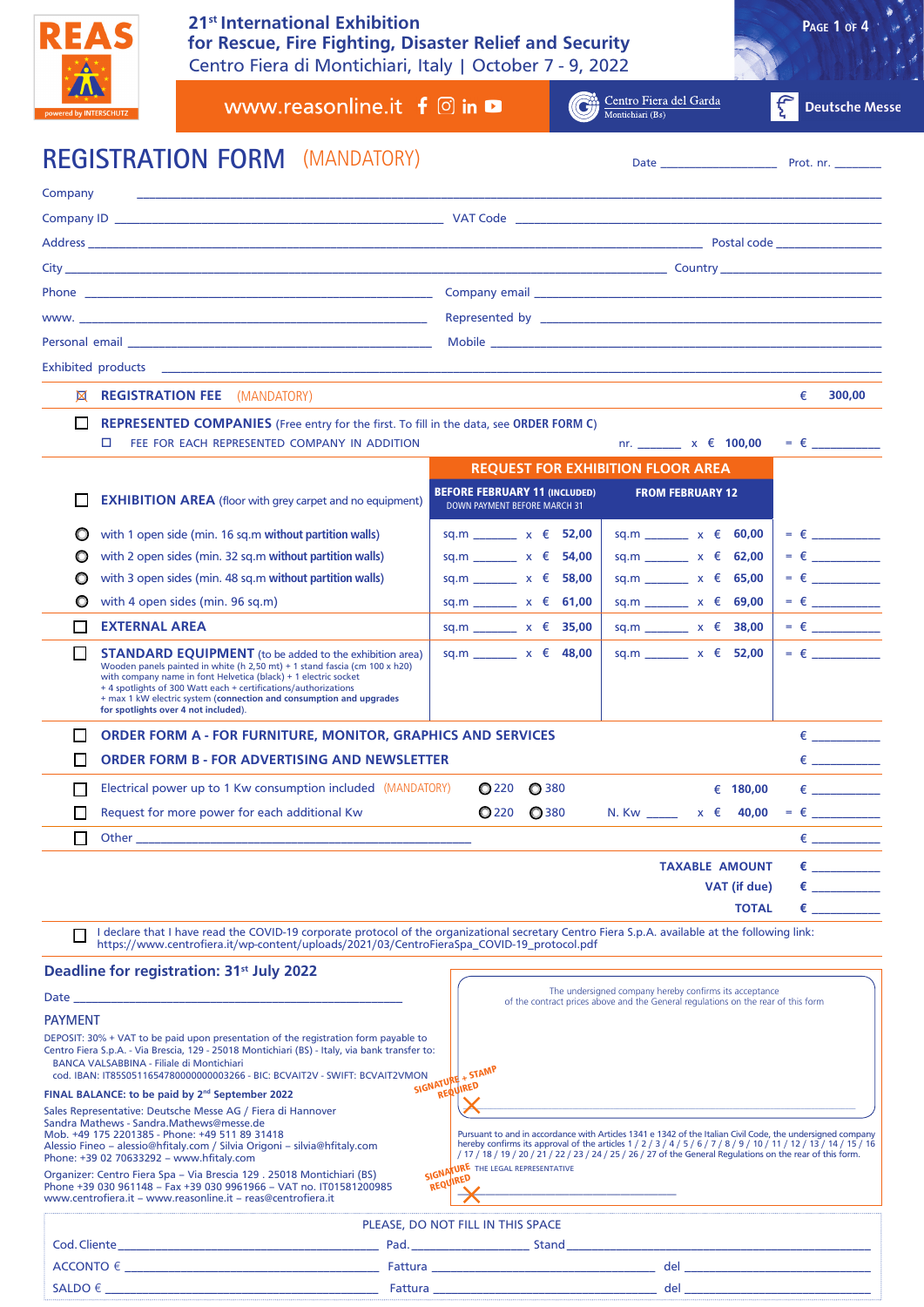# **Information in accordance with Regulation (EU) 2016/679 (General Data Protection Regulation)**

In accordance with the provisions outlined in Regulation (EU) 2016/679 (General Data Protection Regulation), you are hereby informed that the personal date you have provided, or that has been acquired through Centro Fiera S.p.A., Deutsche Messe AG and Hannover Fairs International GmbH activities, co-organisers of REAS, shall be processed in respect of, and in compliance with, the explicit provisions in the afore-mentioned Code. The processing of this data, which may be performed by electronic, manual or printed means (e.g. publication of photographs in brochures, etc.), shall be for the following purposes: 1. The fulfilment of contractual and legal obligations connected to the interested party's participation as exhibitor or partner at REAS organized by Centro Fiera S.p.A., Deutsche Messe AG and Hannover Fairs International GmbH.

2. The organizational management of trade show REAS by Centro Fiera S.p.A., Deutsche Messe AG and Hannover Fairs International GmbH, for example, production of personal identity badges for security purposes, statistical processing of aggregate data, planning, communication to third parties that collaborate in the creation and management of events (e.g. other trade show organizers, suppliers, consultants, etc.), insertion of personal data in the Official Catalogue and Show Map, which shall be distributed nationally and internationally. In this case, some data may be also be collected through pre-registration procedures (on-line or printed) or by persons authorized by us before entering the trade show area.

3. Profiling, customer loyalty development and the sending of commercial and promotional communications regarding Centro Fiera S.p.A., Deutsche Messe AG and Hannover Fairs International GmbH activities by e-mail, text message, mms, fax , telephone calls and direct sales as well as for other marketing purposes (e.g. market analysis and surveys).

4. Profiling, the sending of commercial, promotional and advertising communications concerning the products and services of Centro Fiera S.p.A., Deutsche Messe AG and Hannover Fairs International GmbH third party partners (organizers, exhibitors, trade show operators or persons operating in other sectors) interested in proposing advantageous commercial offers concerning Centro Fiera S.p.A., Deutsche Messe AG and Hannover Fairs International GmbH shows and exhibitions, by e-mail, text message, mms, fax or telephone calls. For these purposes, the data may also be communicated or transferred to these subjects so that they can use them directly in their commercial communications. Data processing refers to data collection, registration, organization, conservation, processing, modification, selection, extraction, comparison and re-classification into homogeneous economic categories, usage, interconnection, blockage, communication and divulgation. Processing duration shall be proportionate to the purposes pursued on a case by case basis. Providing Centro Fiera S.p.A., Deutsche Messe AG and Hannover Fairs International GmbH with data is always optional. Nevertheless, if - as often occurs in relation to those who intend to request a participation proposal and/or to participate as exhibitor or partner at the trade shows - the data concerned in this data-provision option need to be processed by Centro Fiera S.p.A., Deutsche Messe AG and Hannover Fairs International GmbH in order to correctly fulfil a regulatory or contractual obligation, as well as to comply to the interested party's requests (purposes foreseen in point 1), said data must be provided. In fact, any non-provision of said data would make it impossible for Centro Fiera S.p.A., Deutsche Messe AG and Hannover Fairs International GmbH to supply the contractual services that you have requested and/or to fulfil the legal obligations deriving from installing relations with you. Therefore, it would be practically impossible to send you a participation proposal and allow you to take part in the trade show, enter the Exhibition Area and use our services, etc. For the purposes outlined in point 1, however, consent to data processing is never necessary (in that, art. 24 of Leg. Dec. 196/2003, exonerates Centro Fiera S.p.A., Deutsche Messe AG and Hannover Fairs International GmbH from the obligation to request it). We would hereby point out that "providing data" refers to material made available by the interested parties in favour of Centro Fiera S.p.A., Deutsche Messe AG and Hannover Fairs International GmbH, therefore it is not the same as "consent" to processing said data for the purposes described in points 2, 3 and 4. The interested party that provides data (having read this communication), is presumed to have given tacit consent only to the fact that these data are to be processed for the purposes outlined in point 1. If, however, the data are processed for the reasons outlined in point 2, consent is optional, although any lack of consent shall make it impossible for Centro Fiera S.p.A., Deutsche Messe AG and Hannover Fairs International GmbH to carry out the relative processing and, in some cases, to execute the services required by the interested party. Therefore, should the interested party intend to receive a participation proposal and/ or to participate in the trade show, we recommend giving explicit consent to data processing for the purposes outlined in point 2 and not just to providing data. If, however, data processing is for the purposes outlined in points 3 and 4, consent is optional and any non-provision of said data shall not lead to the non-execution of the services required by the interested party. However, it shall make it impossible for Centro Fiera S.p.A., Deutsche Messe AG and Hannover Fairs International GmbH to perform the relative processing (e.g. to use an e-mail address or mobile phone number for sending promotional messages). Data collected for the purposes outlined in point 1 may be transmitted to: companies which, on behalf of Centro Fiera S.p.A., Deutsche Messe AG and Hannover Fairs International GmbH, provide IT system and database management and maintenance services, companies sub-contracted through tenders/assignments on behalf of Centro Fiera S.p.A., Deutsche Messe AG and Hannover Fairs International GmbH, which perform indispensable services for participation (e.g. the installation and management of fittings and equipment, logistics, security, surveillance, first aid services, hostesses, etc.). Data processing by these subjects shall be for the same purposes and in the same modalities as those described above. Furthermore, Centro Fiera S.p.A., Deutsche Messe AG

and Hannover Fairs International GmbH also hereby gives notification that, for the duration of the trade shows or events that it organizes, authorized photographers and/ or video-makers may film and/or take photographs for documentation and promotion purposes to be used on the show websites and their corresponding social network profiles (e.g. Twitter, Facebook, Whatsapp, Youtube, Vimeo, etc). The photographs and videos published shall regard trade show activities, which are to be considered as shows or events of a public nature and, as such, shall not contain any information for which the explicit consent of the subject in the film or photograph is required. If the person concerned does not wish to be photographed or filmed, he/she is kindly asked to inform the persons in charge at the time of photograph or film shooting. The persons photographed or filmed do, however, have the right to ask for the removal or cancellation of databases from the company website and/or the above-mentioned platforms by sending an e-mail to: info@centrofiera.it. In this case, Centro Fiera S.p.A., Deutsche Messe AG and Hannover Fairs International GmbH shall promptly remove the material. Data collected for the purposes outlined in points 2 and 3, which may be acquired on-site by operators authorized by Centro Fiera S.p.A., Deutsche Messe AG and Hannover Fairs International GmbH, may be communicated to photographers and/or video-makers appointed to create the materials, companies that work in the post-production of audio and video materials, journalists and journalistic newspapers and magazines, companies appointed to carry out marketing analysis, advertising, communication and/or public relations agencies, companies commissioned to print advertising or promotional material, website production companies, web-marketing companies and other subjects implemented in the creation and/or maintenance of promotional materials, information technology system maintenance companies engaged for data processing, as well as any third party commercial partners with which Centro Fiera S.p.A., Deutsche Messe AG and Hannover Fairs International GmbH share the above promotional initiatives or with whom it organizes shows and events, as well as, through catalogues, exhibitors and/or visitors at trade shows organised by Centro Fiera S.p.A., Deutsche Messe AG and Hannover Fairs International GmbH, also in collaboration with third party partners. Data communication shall follow the principles of proportionality and therefore be limited, on a case by case basis, to the necessary. The above subjects shall process the materials and data for the same purposes as described above. You are also hereby informed that article 7 of the afore-mentioned Code recognises a number of rights in favour of the interested party, including: to obtain information about the existence of the data that regards him/her and their communication in an intelligible form; to obtain their cancellation, their anonymous transformation or blockage, their updating, rectification or, if interested, their integration, as well as the certification that these operations have been notified to the entities to whom the data were communicated; to object, on legitimate grounds, to the processing of said data, even if relevant to the purpose of the collection; to object to processing for marketing purposes (profiling, commercial communications, market researches and analysis). These rights may be exercised by writing an e-mail to: reas@centrofiera.it. The Data Controllers are: Centro Fiera S.p.A., with registered offices in Montichiari, via Brescia, 129 and enrolled on the Brescia Company Register at no. 333445; Deutsche Messe AG with registered offices in Hannover, Messegelände, 30521; Hannover Fairs International with registered offices in Milano, via Paleocapa, 1. A list of those in charge of data processing can be requested from the Data **Controllers** 

# **CONSENT REGULATION (EU) 2016/679 (GENERAL DATA PROTECTION REGULATION)**

I declare to have read and understood the information in Regulation (EU) 2016/679 (General Data Protection Regulation) and to give my consent for organizational management purposes of the trade shows promoted by Centro Fiera S.p.A., Deutsche Messe AG and Hannover Fairs International GmbH for which some data may be collected, also by on-line or printed pre-registration procedures, or on-site by your authorized operators before entering into the trade show area (purposes outlined in point 2)

|  |  | OI agree |  |  |  | OI do not agree |
|--|--|----------|--|--|--|-----------------|
|--|--|----------|--|--|--|-----------------|

as well as to data processing for the purposes of profiling, customer loyalty development and direct marketing (the carrying out of market research, commercial, promotional and advertising communications with offers of goods and services by post, telephone, automated calling systems, fax, e-mail, text message, mms) relating to Centro Fiera S.p.A., Deutsche Messe AG and Hannover Fairs International GmbH activities (purposes outlined in point 3)

| OI agree | $\bigcirc$ I do not agree |
|----------|---------------------------|
|          |                           |

and also to data processing for the purposes of profiling, customer loyalty development and direct marketing (the carrying out of market research, commercial, promotional and advertising communications with offers of goods and services by post, telephone, automated calling systems, fax, e-mail, text message, mms) by Centro Fiera S.p.A., Deutsche Messe AG and Hannover Fairs International GmbH third party partners (organizers, exhibitors, persons involved in trade shows or operating in other sectors) and inherent to their activities. For this purpose, the data may be communicated and/or transferred to third parties for sending commercial communications and for the relative data processing (purposes outlined in point 4).

Date ....................................... Signature .........................................................................................................................

**I**  $\bigcirc$  I agree  $\bigcirc$  I do not agree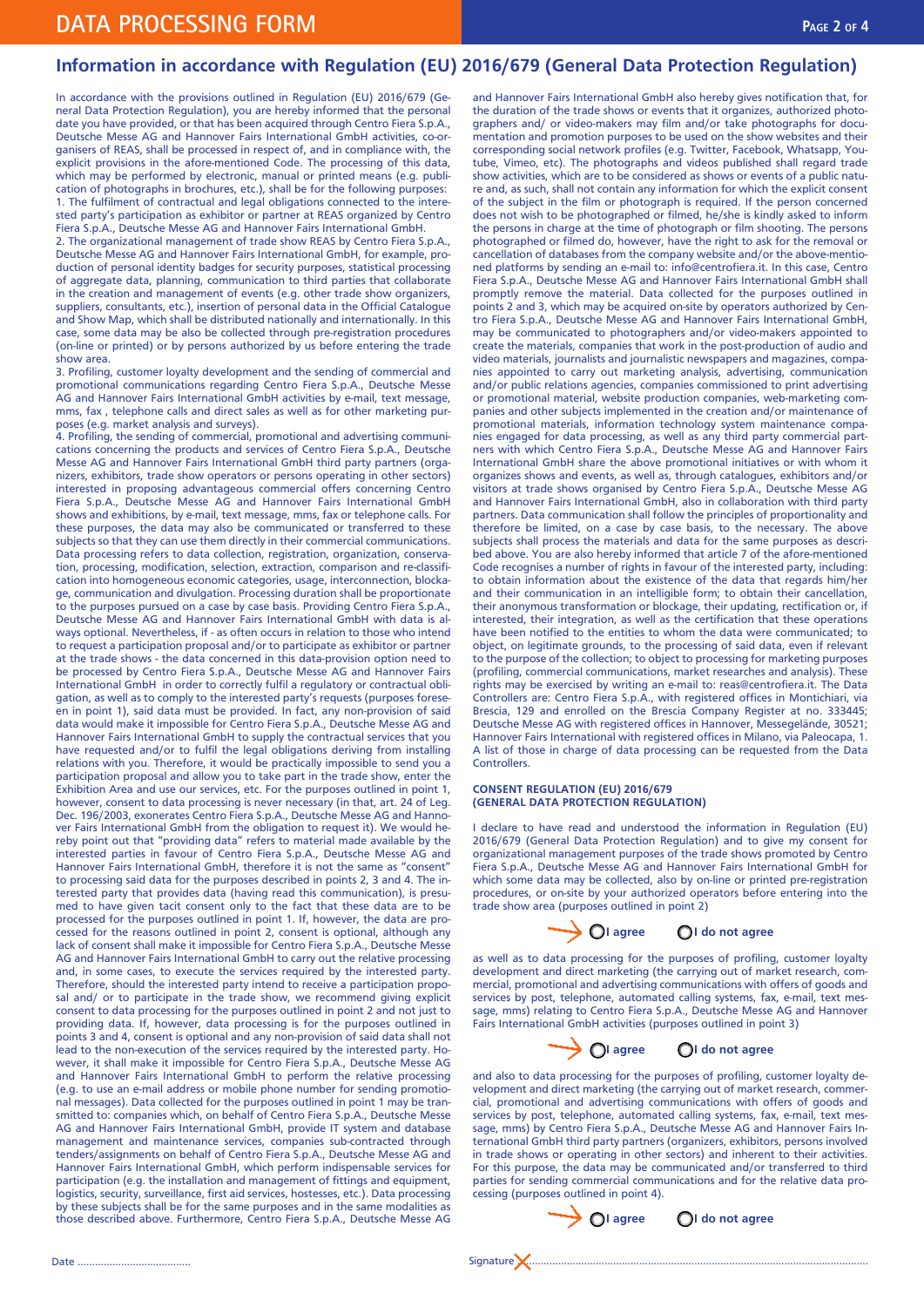# **GENERAL REGULATIONS Page 3 of 4**

### **Art. 1**

The REAS International Exhibition for Rescue, Fire Figh-ting, Disaster Relief and Security 2022 will be held at Centro Fiera of Montichiari (Bs), Via Brescia 129, from the 7<sup>th</sup> to the 9<sup>th</sup> of October, and will be open to the pu-<br>blic in the following times: Friday, October 7<sup>th</sup> from 9.00 am to 6.00 pm; Saturday, October 8<sup>th</sup>, from 9.00 am to 6.00 pm; Sunday, October 9th, from 9.00 am to 5.00 pm. The opening time may be subject to changes that will be notified as soon as possible.

# **Art. 2**

Centro Fiera of Montichiari provides the lots at the fees (after VAT) stated in the REGISTRATION FORM, the halls and the equipped areas including the lighting fixtures, heating, water and relevant sewage connection, pre and post event cleaning service, night watch premises surveillance, daytime security outside of the premises and coordination for stand access, event promotion in trade press, newspapers, radio and billboards. The fees stated in the REGISTRATION FORM **do not include any sort of assembly and/or partition walls between the stands**. Centro Fiera of Montichiari reserves the right to confirm and accept the application form according to its unreserved judgement without any obligation to provide reasons for such choice. The applicant must produce a statement from the Chamber of Commerce should Centro Fiera of Montichiari so require.

# **Art. 3**

The applicant shall send to the offices of Centro Fiera of<br>Montichiari, by and no later than 31st of July 2022, the participation form as well as a down payment, meant as a deposit, equal to 30% of the total amount. **In case of partecipation form sent before 11th of February 2022, the payment shall be made before 31st of March 2022. In case of partecipation form sent after 12th of February 2022, the applicant shall send the participation form as well as a down payment, meant as a deposit, equal to 30% of the total amount.** The payment shall be made out by wire transfer to Centro Fiera S.p.A. - Via Brescia, 129 - 25018 Montichiari (BS) to the following ac-count: BANCA VALSABBINA - Filiale di Montichiari cod. IBAN: IT85S0511654780000000003266 - BIC: BCVAIT2V - SWIFT: BCVAIT2VMON. **Any bank fees are charged to**  the exhibitor. Upon payment of the deposit and upon<br>payment of the balance, to be made out no later than<br>2<sup>nd</sup> of September 2022, the relevant invoices shall be issued.

#### **Art. 4**

Registration form presented by Agents, Representatives or Exclusive Ven¬dors must be accompanied by the "**OR-DER FORM C FOR REPRESENTED COMPANIES**", which can be downloaded from the exhibition website at the address www.reasonline.it or requested from the Organizing Secretariat.

**For represented foreign companies**, in compliance with new regional regulations with regard to the international nature of exhibitions, all Agents, Representatives or Exclusive Vendors of foreign companies must send, along with the "ORDER FORM C FOR REPRESENTED COMPANIES", a declaration on the represented com-pany's headed letter paper signed by a legal representative thereof, attesting to the exclusivity of the agency or detailing any other representatives covering the Italian territory.

**For represented Italian companies**, a declaration must be supplied on the represented company's headed letter paper and signed by a legal representative thereof attesting to the existence and permanency of the relation-

ship with said company. All Applicant Companies must give written notice of any variation or addition to the "ORDER FORM C FOR RE-PRESENTED COMPANIES"

The Exhibitor is required to pay a fee of euro 100.00 for each company represented in addition to the first. Any omission, on the part of an Applicant Company, of the name or names of a firm or firms in the "ORDER FORM C FOR REPRESENTED COMPANIES" will automatically exclude said firm or firms from appearing in any way (including brand, trademarks or products) as Exhibitors at the stand or in the Exhibition Guide and in the Exhibition Online Catalogue.

The Exhibitor is required to pay a fee of euro 100.00 for each house represented in addition to the first. If the above conditions are infringed, the Organiser will send a request to the person nominated in the Application form asking to regulate the situation and, if the infringement persists, the Organisers will be entitled to proceed with the erasure and/or removal from the stand of the name and trademarks of the firm represented and its products, entirely at the liability, risk and expense of the stand holder.

#### **Art. 5**

From 1 January 2011, in accordance with DLGS no. 18/2010, application of EU Directive no. 8/2008 foreign exhibitors as taxable entities are no longer required to pay VAT in addition with participation fee and services related to the fair except for **non-taxable persons** (eg individuals). In order to identify the type of customer (taxpayer / non-taxpayer), it is compulsory to receive information about VAT identification code or other appropriate documentation before the issue of the invoice. It is therefore **essential** that Registration Forms include the information requested. Otherwise, Centro Fiera spa will issue invoices subject to Italian tax requirement.

#### **Art. 6**

Centro Fiera of Montichiari guarantees the operation of a suitable power system with the following features: connection to power supply (220 v. or 380 v.) up to 1 kw, usage included, for total euro 180.00 + vat. Any further enhancement need to be agreed upon with the administration office of Centro Fiera of Montichiari; connection to power supply is subject to a certificate of conformity of the stand's power system.

## **Art. 7**

For assembly purposes, the trade-fair premises are avai-<br>lable on Tuesday October 4th, from 2.00 pm to 8.00 pm,<br>Wednesday October 5th and Thursday October 6th from 8.00 am to 8.00 pm unless otherwise provided due to force majeure. **In the days open to the public, the exhibitor may access the premises one hour prior to the opening time. During the days of the event small goods may be carried into the premises only by hand of with the exhibitor's own trolleys and only in the hour preceding the opening time. In the days open to the public the access to the premises with any vehicles is forbidden.**

**Art. 8** In setting up the exhibition layout and assigning the exhibition areas, Centro Fiera of Montichiari will comply with any provisions of the competent Authorities aimed at containing the Covid-19 health emergency. The allotment of the stands will be performed by Centro Fiera of Montichiari bearing in mind of the exhibition area and any possible technical requirements and requests by the organizer, including the allotment of stands with 2, 3 or 4 open sides. The surface reserved in the application form is absolutely not binding for the organization secretariat. For any technical and organizational require-ments Centro Fiera of Montichiari may, to its unreserved judgement, move or reduce the allotted space, also by displacing it to another area, up to 24 hours prior to the date scheduled for the beginning of the event without having to notify in writing the counterpart. The exhibitor shall not be entitled to any refund and/or compensation.

# **Art. 9**

The exhibitors undertake to respect the scheduled times in which the event is open to the public and to leave the stand open to visitors without any sort of visual impediment. **The exhibitors also undertake to follow the closing time of the event. It will not be possible, even during the disassembly day, to package or move anything before the time scheduled by Centro Fiera of Montichiari.**

#### **Art. 10**

Companies that forwarded Application Forms cannot participate in the Show may withdraw from the agreement by providing evidence of such circumstances and notifying the Organizer **by registered mail (centrofiera@registerpec.it**) within 2.09.2022, without prejudice to the Organizer's right to withhold the registration fee and advance paid and any other right to recover other direct and/or indirect damages sustained. If the cancellation is notified after the above deadline, the applicant shall pay, in addition to the registration fee, the entire participation cost, without prejudice to the Organizer's right to seek compensation for any other direct and/or indirect damages.

#### **Art. 11**

The exhibitors may not:

1) Sell with immediate delivery on the spot to the client, unless otherwise provided by Centro Fiera of Montichia-

ri; 2) Transfer, fully or partially, or swap the assigned stan-ds with any third parties;

3) Display the prices with the exceptions of those areas where Centro Fiera of Montichiari allows it;

4) Display products not corresponding with the product category for the stand as it is described in the official trade-fair documents;

# 5) **Display signs or samples, not even for explanatory purposes, on behalf of companies that are not included in the application and are not represented;**

6) Perform anywhere in the premises, including the parking area, promotion and/or explanatory activities with fliers and/or posters relating to similar events in the same industry, to be held at other premises, on penalty of exclusion and immediate expulsion from the event. The exhibitors are entitled to perform and promotional activities in their exhibition stand for their own company and/or others they represent, as long as this is done in accordance with the laws in force.

#### **Art. 12**

In case of direct sale the exhibitors undertake to apply the regulation on "RIGHT TO CANCEL A PURCHASE OUTSIDE OF A STORE".

### **Art. 13**

In case an exhibitor should not take possession of the

allotted stand by 12.00 pm of October  $6<sup>th</sup>$  2022, Centro Fiera of Montichiari reserves the right to allot the same stand to other exhibitors without any obligation to refund. In case of cancellation at a later date to the closing date for registration, which is Friday, September 2<sup>nd</sup>, 2022, the Organizing Secretary will retain the deposit and the amount paid as an advance.

# **Art. 14**

For all amounts due, Centro Fiera of Montichiari has the right to hold back all the goods and setting, up to the total balance, plus interest and any other charges.

# **Art. 15**

Centro Fiera of Montichiari shall provide, in its own interests, a regular night watch service in the premises, de-clining any liability for any theft or damage of the goods exhibited in the stands or stored anywhere in the tradefair premises. **The storage and surveillance are the duty of the exhibitors during the opening time of the event, as well as in the assembly and disassembly phases. It is specifically recommended to the exhibitors to remain in the stand for the entire opening time. The exhibitors must underwrite a suitable insurance policy with a major insurance company, for coverage of any related risks, including third party liability, damages to third parties and properties, fire, water leakage and spilla-ge, etc. The exhibitors will also be responsible for any damages to people and objects caused by the equip-ment found in the allotted stand.** The insurance coverage shall last for the entire time between the assembly of the stand and the end of the disassembly operations of the same. The exhibitors must keep in their stand a copy of the documents attesting the insurance policy hereby required hereby in case of an inspection carried out by the personnel of Centro Fiera of Montichiari and/or by the surveillance contractors.

# **Art. 16**

The event is scheduled to end on Sunday 9<sup>th</sup> at 5.00 pm<br>after the closing time to the public. Thus, for reasons of **public safety, the exhibitors are forbidden to disassemble their own stands. The exhibitors are allows to exit the trade-fair premises with their exhibited vehicles, goods and or equipment after 5.30 pm on Sunday, October 9th 2022.** 

The disassembly operations are permitted on Sunday,<br>October 9<sup>th</sup> from 5.30 pm and 9.00 pm and Monday,<br>October 10<sup>th</sup> from 8.00 am to 6.00 pm. Should the clearance of the stand not take place within the above time, Centro Fiera of Montichiari reserves the right to remove and store the material and the defaulting exhibitor shall be required to refund any expenses paid for removal, clearance and storage of the same material.

Early dismantling and/or removal of material or booth space are strictly prohibited during exhibition hours and before the last day of the event and will result in the automatic application of a penalty, calculated on the basis of the square metres assigned:

- euro 1,500.00 up to 64 sqm

- euro 3,000.00 from 64,5 to 120 sqm - euro 5,000.00 over 120 sqm

The Exhibitor may also be excluded from any future editions of the Event.

Centro Fiera of Montichiari shall provide, in its own interests, a regular night watch service in the premises, declining any liability for any theft or damage of the goods exhibited in the stands or stored anywhere in the fair premises. The storage and surveillance are the duty of the exhibitors during the opening time of the event, as well as in the assembly and disassembly phases. It is specifically recommended to the exhibitors to remain in the stand for the entire opening time. The exhibitors must underwrite a suitable insurance policy with a major insurance company, for coverage of any related risks, including third party liability, damages to third parties and properties, fire, water leakage and spillage, etc. The exhibitors will also be responsible for any damages to people and objects caused by the equipment found in the allotted stand. The insurance coverage shall last for the entire time between the assembly of the stand and the end of the disassembly operations of the same. The exhibitors must keep in their stand a copy of the documents attesting the insurance policy hereby required hereby in case of an inspection carried out by the personnel of Centro Fiera of Montichiari and/or by the .<br>surveillance contractors.

#### **Art. 17**

Exceptionally and upon consent of Centro Fiera of Montichiari, the machines displayed may be turned on as long as it does not constitute danger and/or nuisance to anyone. The exhibitors must equip the displayed machi-nes/equipment with devices that prevent injuries, fire, noise (75 decibel maximum), smells and the emission of gas, liquids or dangerous substances. In addition the exhibitors must comply with the inspections and provisions set forth in the laws and regulations in force in order to obtain from the competent authorities the required authorizations, namely, the provisions on safety set forth in Legislative Decree 81/2008, Presidential Decree 25/07/1996 n. 459 (and following amendments and inclusions) with regard to the Machine Directive, Ministerial Decree n. 37/2008 and the CEI standards on power systems, the regulations in force on the use and labelling